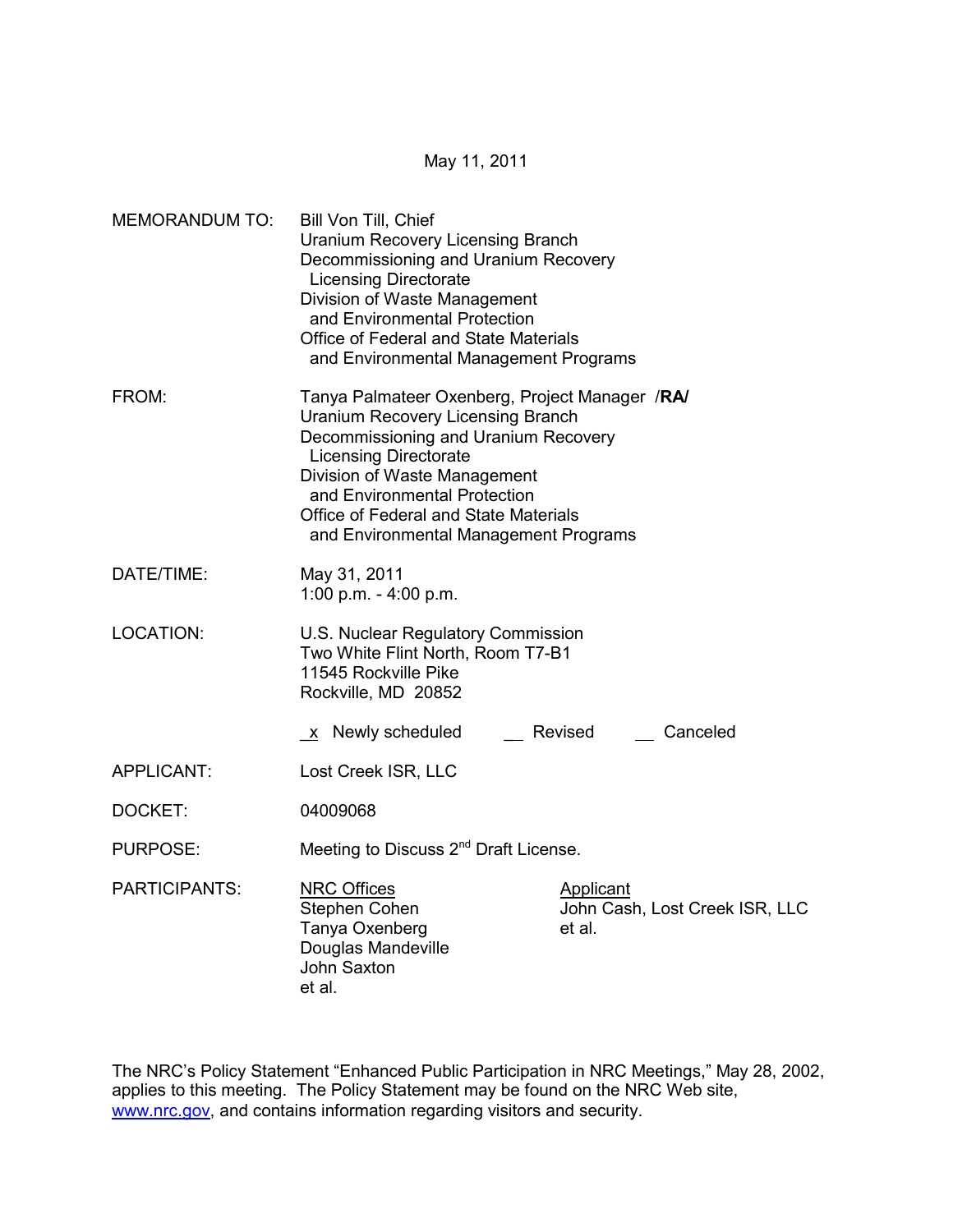B. Von Till 2

- CATEGORY: Category 1. The public is invited to observe this meeting and will have opportunities to communicate with the NRC staff after the business portion, but before the meeting is adjourned. **Interested members of the public can participate in this meeting via a toll-free teleconference. For details, please call the NRC meeting contact by May 24, 2011.**
- CONTACT: Tanya Palmateer Oxenberg, FSME/DWMEP (301) 415-6142 tanya.oxenberg@nrc.gov

ENCLOSURE: Agenda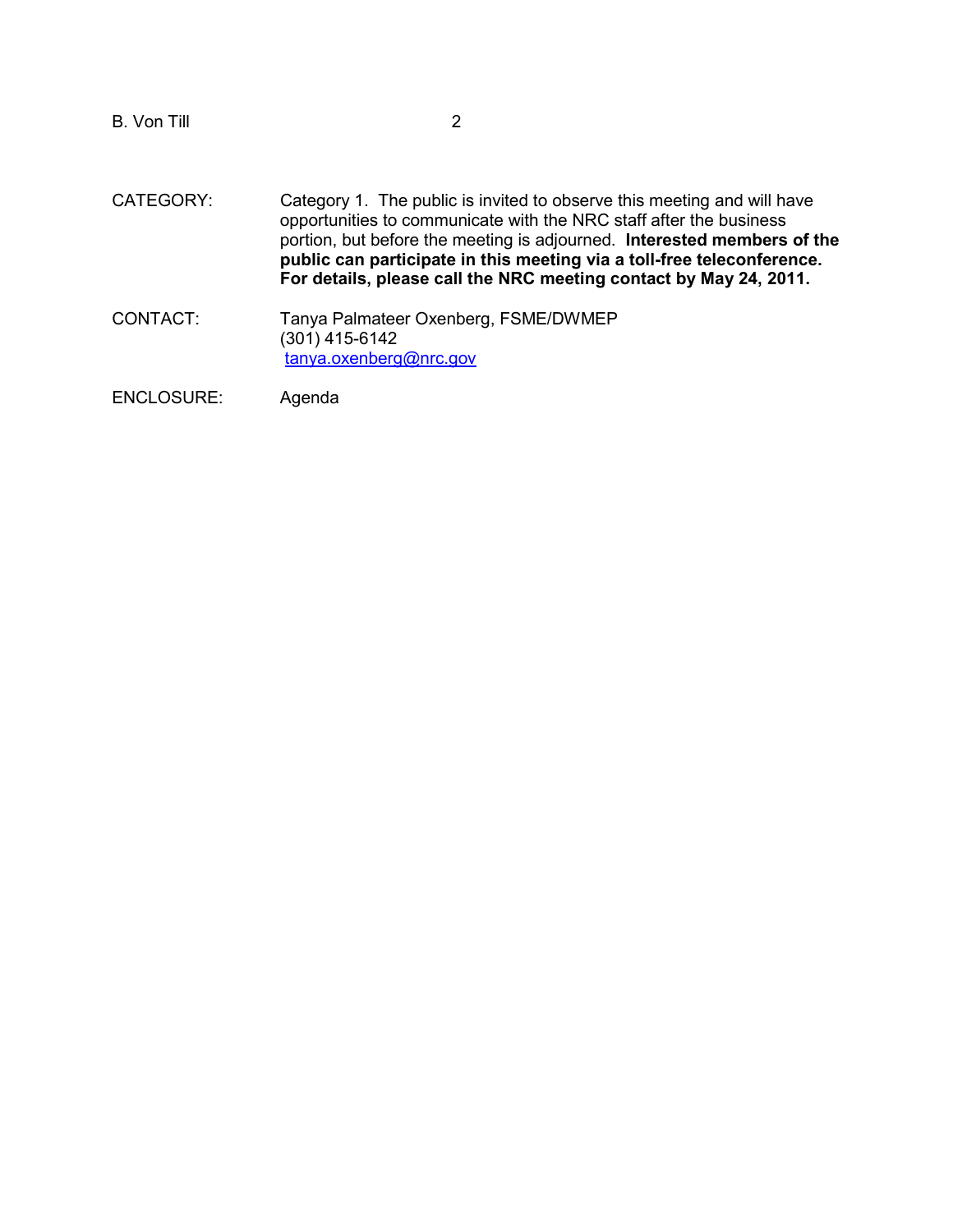| <b>B. Von Till</b> |                                                                                                                                                                                                                                                                                                                                                                         |
|--------------------|-------------------------------------------------------------------------------------------------------------------------------------------------------------------------------------------------------------------------------------------------------------------------------------------------------------------------------------------------------------------------|
| CATEGORY:          | Category 1. The public is invited to observe this meeting and will have<br>opportunities to communicate with the NRC staff after the business<br>portion, but before the meeting is adjourned. Interested members of the<br>public can participate in this meeting via a toll-free teleconference.<br>For details, please call the NRC meeting contact by May 24, 2011. |
| CONTACT:           | Tanya Palmateer Oxenberg, FSME/DWMEP<br>(301) 415-6142<br>tanya.oxenberg@nrc.gov                                                                                                                                                                                                                                                                                        |
| ENIOLOOLIDE.       | $\lambda$ acada                                                                                                                                                                                                                                                                                                                                                         |

ENCLOSURE: Agenda

| DISTRIBUTION: |                   |
|---------------|-------------------|
|               | Maailaa Aitaadaaa |

KHseuh KMcConnell ABjornsen

Meeting Attendees BSpitzberg/RIV LGersey/RIV PMNS

## **ML111310004**

| <b>Office</b> | <b>DWMEP</b> | <b>DWMEP</b>    | <b>DWMEP</b> | <b>DWMEP</b> |
|---------------|--------------|-----------------|--------------|--------------|
| Name          | TOxenberg    | <b>BGarrett</b> | SCohen       | TOxenberg    |
| <b>Date</b>   | 5/10/11      | 5/11/11         | 5/11/11      | 5/11/11      |

## **OFFICIAL RECORD COPY**